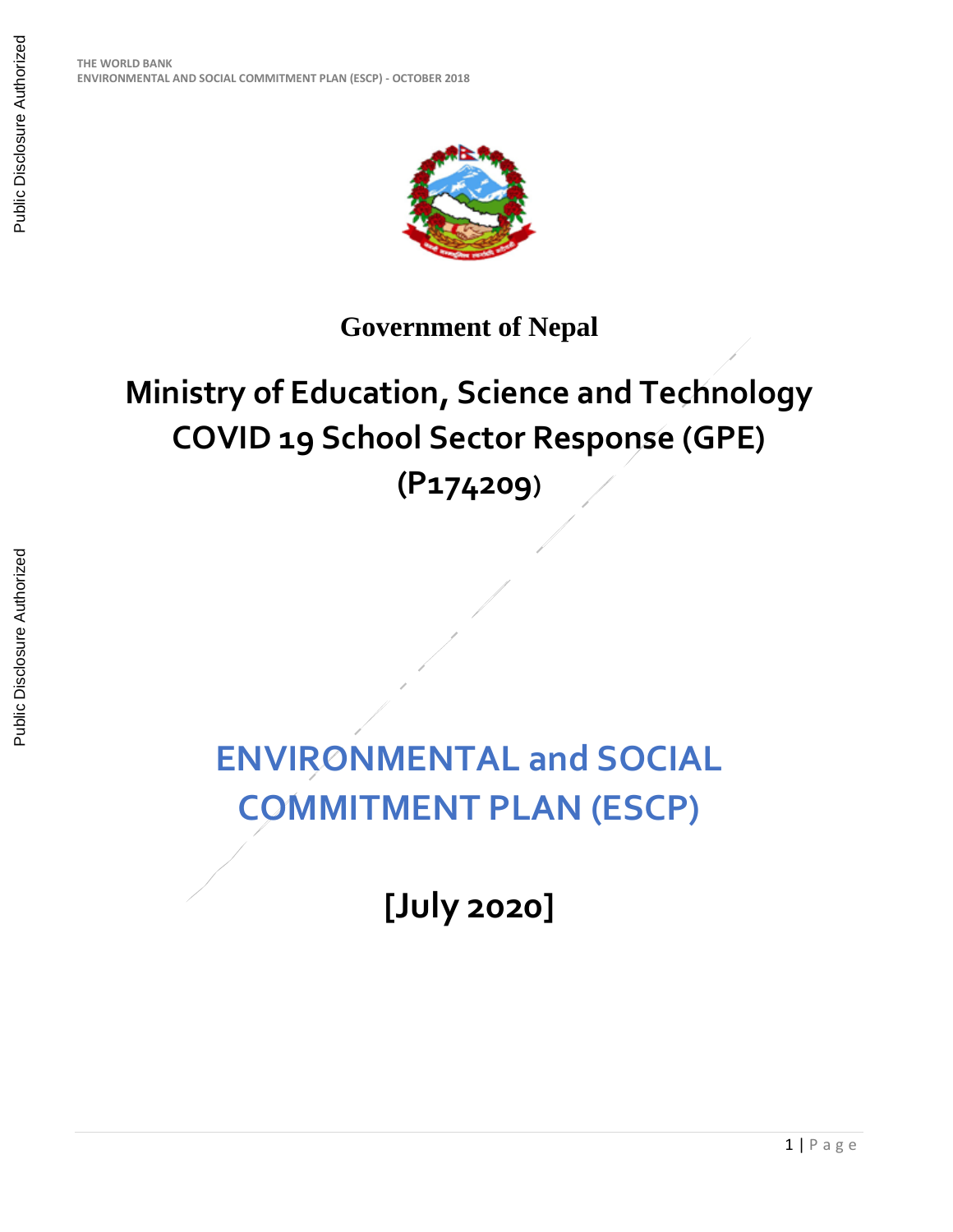#### **Government of Nepal Ministry of Education, Science and Technology (MOEST) COVID 19 School Sector Response (GPE)**

#### **ENVIRONMENTAL AND SOCIAL COMMITMENT PLAN**

- 1. The Government of Nepal (herein after the **Recipient**) will implement the COVID 19 School Sector Response Project (herein after the **Project**) in all provinces of Nepal, with the involvement of the Ministry of Education, Science and Technology (MOEST). The International Development Association (hereinafter the Bank) has agreed to provide financing for the Project.
- 2. The Recipient will implement material measures and actions so that the Project is implemented in accordance with the World Bank's Environmental and Social Standards (*ESSs*). This Environmental and Social Commitment Plan (*ESCP*) sets out the material measures and actions, any specific documents or plans, as well as the timing for each of these.
- 3. The Recipient will also comply with the provisions of any other E&S documents required under the ESF and referred to in this ESCP, such as the Environmental and Social Management Framework (ESMF), Stakeholder Engagement Plan (SEP), Indigenous Peoples Planning Framework (IPPF), Labor Management Procedure (LMP) and the timelines specified in those E&S documents.
- 4. The Recipient is responsible for compliance with all requirements of the ESCP even when implementation of specific measures and actions is conducted by the Ministry referenced in 1. above.
- 5. Implementation of the material measures and actions set out in this ESCP will be monitored and reported to the Bank by the Recipient as required by the ESCP and the conditions of the legal agreement. The World Bank will monitor and assess progress and completion of the material measures and actions throughout implementation of the Project.
- 6. As agreed by the Bank and the Recipient, this ESCP may be revised from time to time during Project implementation, to reflect adaptive management of Project changes and unforeseen circumstances or in response to assessment of Project performance conducted under the ESCP itself. In such circumstances, the Recipient will agree to the changes with the Bank and will update the ESCP to reflect such changes. Agreement on changes to the ESCP will be documented through the exchange of letters signed between the Bank and the Recipient. The Recipient will promptly disclose the updated ESCP. Where Project changes, unforeseen circumstances, or Project performance result in changes to the risks and impacts during Project implementation, the Recipient shall provide additional funds, if needed, to implement actions and measures to address such risks and impacts.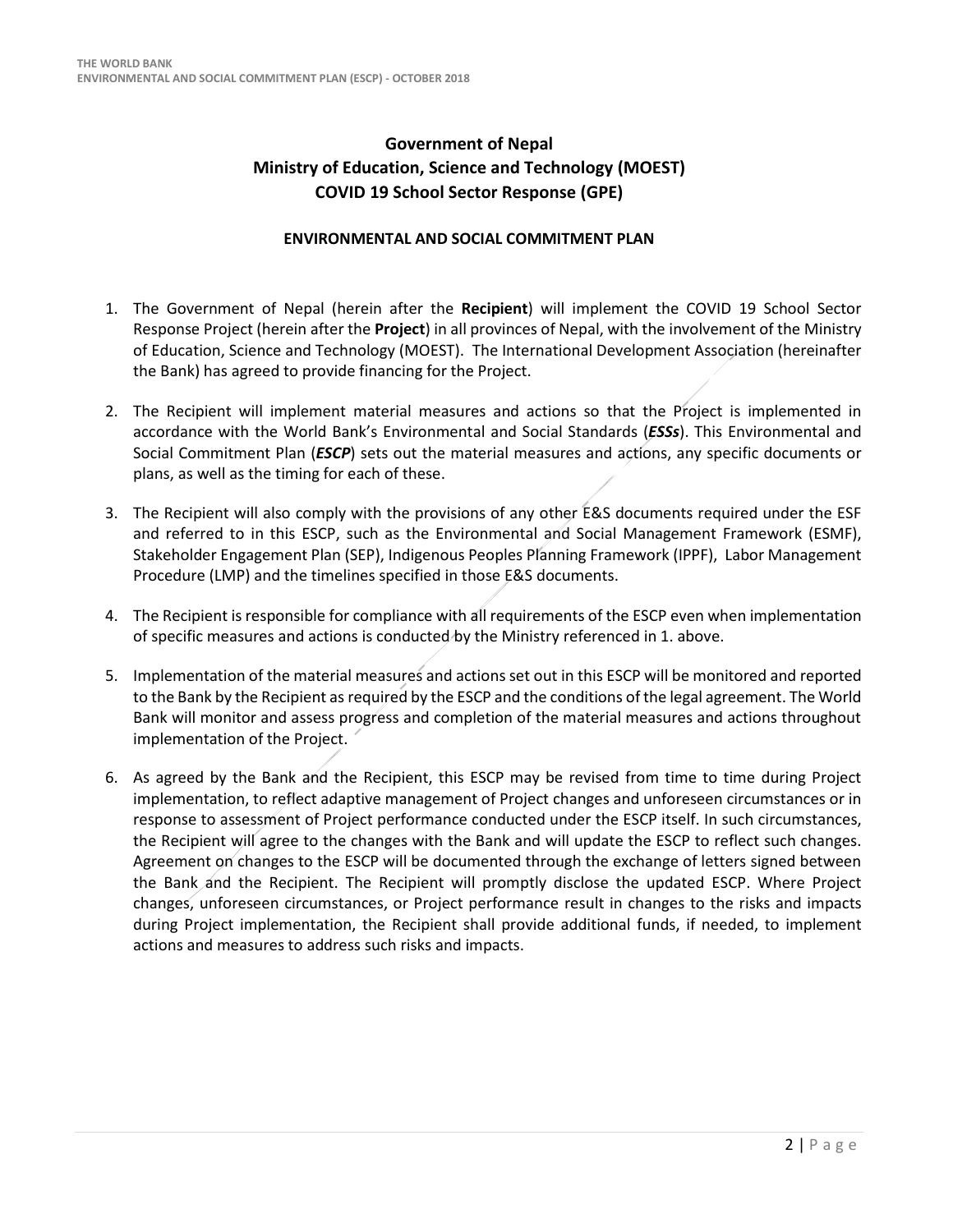#### **COVID 19 School Sector Response (GPE)**

#### **ENVIRONMENTAL AND SOCIAL COMMITMENT PLAN DATE**

| <b>MATERIAL MEASURES AND ACTIONS</b>                                                                                                                                                                                                                                                                                                                                                                                                                                                                                                                                                                                                                                                                                                                                                                                                                                                                                                                                                                                             | <b>Timeframe</b>                                                                                                                                                                                       | <b>Responsibility / Authority and</b><br><b>Resources/Funding Committed</b> |
|----------------------------------------------------------------------------------------------------------------------------------------------------------------------------------------------------------------------------------------------------------------------------------------------------------------------------------------------------------------------------------------------------------------------------------------------------------------------------------------------------------------------------------------------------------------------------------------------------------------------------------------------------------------------------------------------------------------------------------------------------------------------------------------------------------------------------------------------------------------------------------------------------------------------------------------------------------------------------------------------------------------------------------|--------------------------------------------------------------------------------------------------------------------------------------------------------------------------------------------------------|-----------------------------------------------------------------------------|
| <b>MONITORING AND REPORTING</b>                                                                                                                                                                                                                                                                                                                                                                                                                                                                                                                                                                                                                                                                                                                                                                                                                                                                                                                                                                                                  |                                                                                                                                                                                                        |                                                                             |
| REGULAR REPORTING: Prepare and submit to the Bank regular<br>Α.<br>monitoring reports on the implementation of environmental,<br>social, health and safety (ESHS) performance of the Project,<br>including progress on teaching-learning environment, training of<br>teachers on infection prevention and response activities to COVID<br>19, nutrition support, school sanitation and screening, inclusive<br>targeting, stakeholder engagement activities and grievance<br>management, implementation of the ESCP, and status of<br>preparation and implementation of E&S documents required<br>under the ESCP                                                                                                                                                                                                                                                                                                                                                                                                                 | Quarterly throughout the Project<br>implementation period.                                                                                                                                             | MOEST/ CEHRD and Local<br>government                                        |
| <b>INCIDENTS AND ACCIDENTS NOTIFICATION:</b><br>The PCU will promptly notify the Bank of any incident or accident<br>related to the Project which has, or is likely to have, a significant<br>adverse effect on the environment, the affected communities,<br>the public or workers including cases of GBV/SEA/SH, serious<br>mismanagement in handling disinfectant related waste, security<br>breach, death/disability or any incident or accident from any<br>activities as would be executed by project implementing entities.<br>Provide sufficient details regarding the incident or accident,<br>indicating immediate measures taken to address the issues/risks,<br>and include information provided by other stakeholders viz<br>suppliers/ contractor and supervising entity. Subsequently, as<br>per the Bank's request, prepare a report on the incident or<br>accident and propose any measures to prevent its recurrence.<br><b>ESS 1: ASSESSMENT AND MANAGEMENT OF ENVIRONMENTAL AND SOCIAL RISKS AND IMPACTS</b> | Notify the Bank within 24 hours of<br>learning of the occurrence of such<br>accidents or incidents. A report on<br>action taken to be provided on the<br>same by Seven) days of notifying the<br>Bank. | MoEST/ CEHRD / E&S Unit                                                     |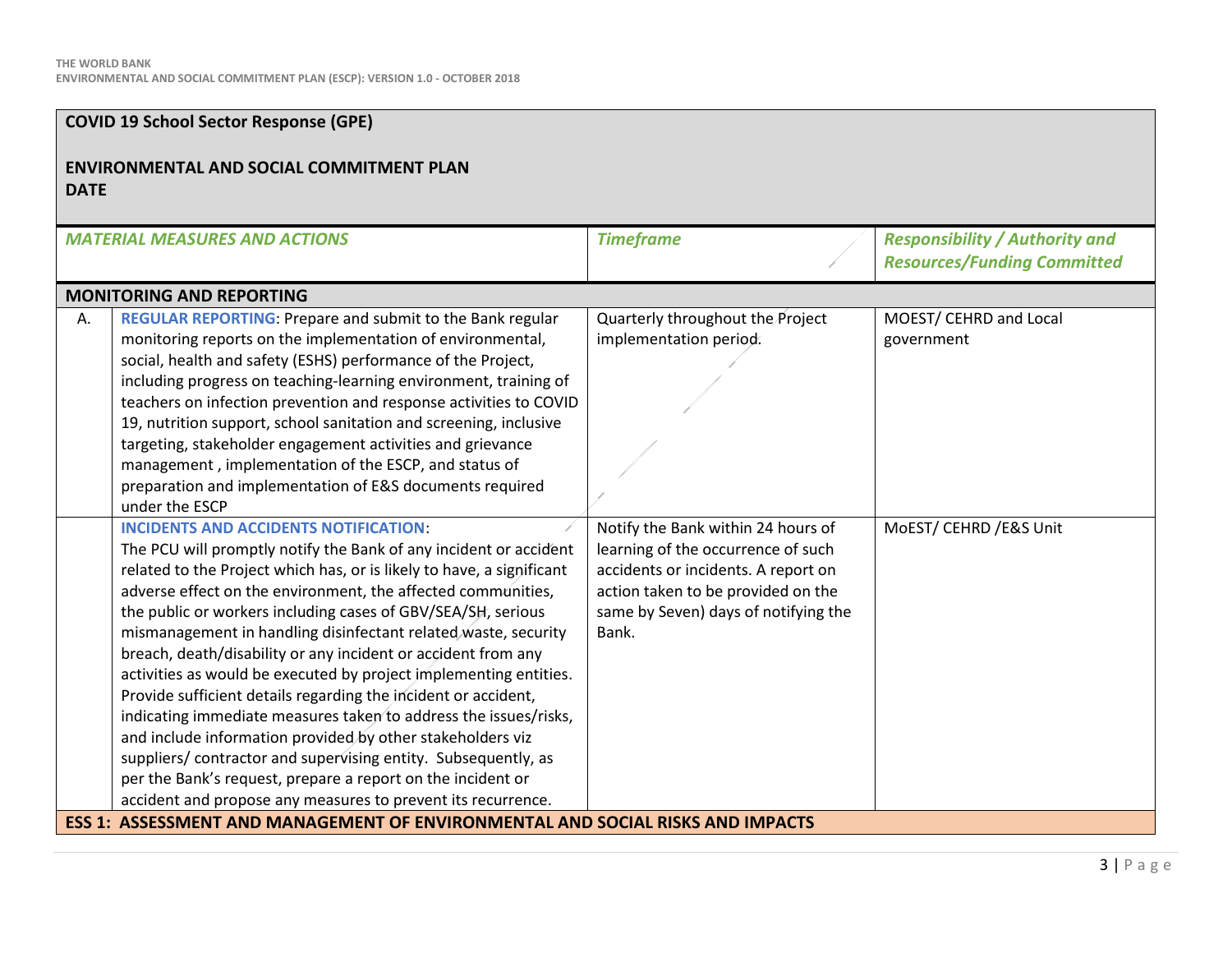| $1.1\,$ | <b>ORGANIZATIONAL STRUCTURE: A Project Coordination Unit</b><br>(PCU) will be established within CEHRD to oversee the project<br>activities. The PCU will consist of an environment and social<br>safeguard specialist. CEHRD will supervise and coordinate the<br>overall monitoring and evaluation (M&E) of environmental and<br>social (E&S) matters, and communication of the project. The<br>Environmental and Social Specialist will be deployed in Project's<br>E&S Unit who will be responsible for preparing relevant<br>environmental and social documents and furnishing information<br>to the Bank as well as addressing environmental and social<br>risks/impacts which includes, among others: proper management<br>of COVID response equipment, ensuring occupational health and<br>safety for teachers and students, overseeing the implementation<br>of the Environmental and Social Management Framework<br>(ESMF) and the Indigenous Peoples Framework (IPF) and<br>project activities for responding to COVID. The Project<br>Coordinator may delegate these responsibilities to relevant | One environmental and social<br>specialist will be maintained to<br>provide E&S support as necessary<br>throughout the Project<br>implementation. The E&S specialists<br>will be hired within 30 days of project<br>effectiveness.                                                                                                                                                        | MOEST/CEHRD/E&S Team         |
|---------|---------------------------------------------------------------------------------------------------------------------------------------------------------------------------------------------------------------------------------------------------------------------------------------------------------------------------------------------------------------------------------------------------------------------------------------------------------------------------------------------------------------------------------------------------------------------------------------------------------------------------------------------------------------------------------------------------------------------------------------------------------------------------------------------------------------------------------------------------------------------------------------------------------------------------------------------------------------------------------------------------------------------------------------------------------------------------------------------------------------|-------------------------------------------------------------------------------------------------------------------------------------------------------------------------------------------------------------------------------------------------------------------------------------------------------------------------------------------------------------------------------------------|------------------------------|
|         | officials or hired environmental and social consultants as<br>required.                                                                                                                                                                                                                                                                                                                                                                                                                                                                                                                                                                                                                                                                                                                                                                                                                                                                                                                                                                                                                                       |                                                                                                                                                                                                                                                                                                                                                                                           |                              |
|         | <b>MATERIAL MEASURES AND ACTIONS</b>                                                                                                                                                                                                                                                                                                                                                                                                                                                                                                                                                                                                                                                                                                                                                                                                                                                                                                                                                                                                                                                                          | <b>TIME FRAME</b>                                                                                                                                                                                                                                                                                                                                                                         | RESPONSIBLE ENTITY/AUTHORITY |
| 1.2     | ENVIRONMENTAL AND SOCIAL ASSESSMENT/MANAGEMENT                                                                                                                                                                                                                                                                                                                                                                                                                                                                                                                                                                                                                                                                                                                                                                                                                                                                                                                                                                                                                                                                |                                                                                                                                                                                                                                                                                                                                                                                           | MOEST/CEHRD/E&S Team         |
|         | PLAN AND INSTRUMENTS/CONTRACTORS:<br>a. Identify and assess the environmental and social risks and<br>impacts of the proposed Project activities, in accordance with<br>the Environmental and Social Management Framework<br>(ESMF)), prepared and adopted for the Project.<br>Incorporate the relevant aspects of this ESCP, including<br>b.<br>Education Cluster COVID-19 Contingency Plan (ECCCP) and any<br>other required ESHS measures, into the ESHS specifications of<br>the procurement documents and contracts with contractors<br>and supervising firms. Thereafter ensure that the contractor<br>and supervising firms comply with the ESHS specifications of<br>their respective contracts. The bidding documents for the<br>contracts will be finalized only after the ESMF is ready.                                                                                                                                                                                                                                                                                                           | a. An ESMF will be prepared<br>within 30 days of project<br>effectiveness.<br>b. Before<br>launching<br>the<br>procurement process for the<br>relevant Project activities, and<br>thereafter throughout the<br>carrying out of such activities<br>and before implementing<br>relevant Project activities, and<br>thereafter throughout the<br>implementation<br>of<br>such<br>activities. |                              |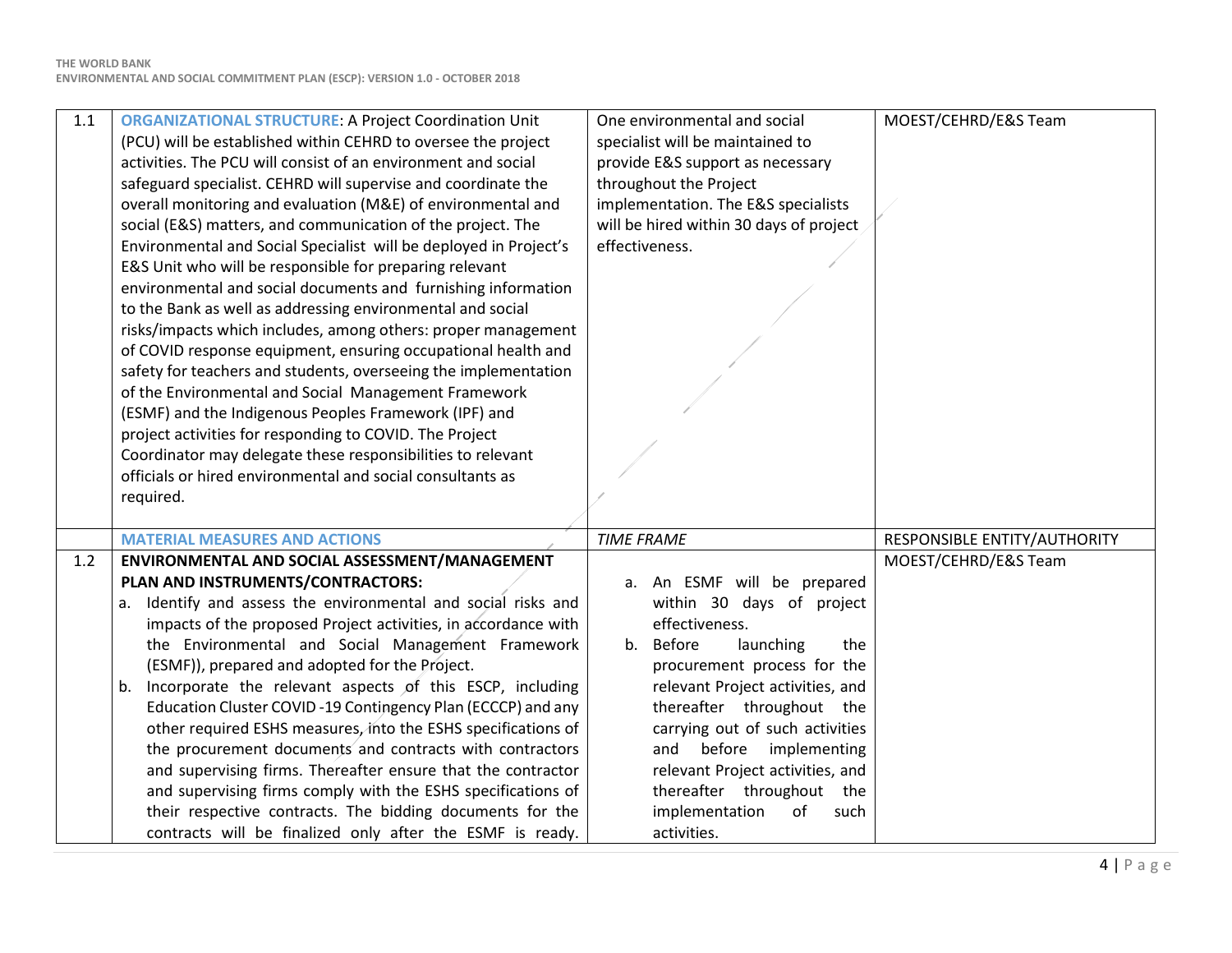| 1.3 | Prepare, disclose, adopt, and implement any Environmental<br>and Social Management Plans (ESMPs) or other instruments<br>required for the respective Project activities based on the<br>assessment process, in accordance with the ESSs, the ESMF,<br>the EHSGs including the relevant WHO guidelines on COVID 19<br>and Framework for Reopening School (UNICEF/World Bank),<br>COVID 19 Education Cluster Sector Contingency Plan 2020 in a<br>manner acceptable to the Bank.<br><b>MATERIAL MEASURES AND ACTIONS</b><br><b>EXCLUSIONS:</b><br>Exclude the following type of activities as ineligible or<br>financing under the Project:<br>Activities that may cause long term, permanent and/or<br>irreversible (e.g. loss of major natural habitat) adverse<br>impacts.<br>Activities that may cause long term, permanent and /or<br>$\bullet$<br>irrepressible (e.g.<br>Biodiversity conservation and<br>sustainable management of living natural resources and<br>cultural heritage) adverse impacts.<br>Activities that may affect lands or rights of indigenous<br>peoples or other vulnerable minorities.<br>Activities that may involve permanent resettlement or<br>land acquisition leading to physical or economic<br>displacement or adverse impacts on cultural heritage.<br>All the other excluded activities set out in the ESMF of the | <b>TIME FRAME</b><br>During the assessment process<br>conducted under action 1.2.a. above. | RESPONSIBLE ENTITY/AUTHORITY<br>MOEST/CEHRD/E&S Team |
|-----|----------------------------------------------------------------------------------------------------------------------------------------------------------------------------------------------------------------------------------------------------------------------------------------------------------------------------------------------------------------------------------------------------------------------------------------------------------------------------------------------------------------------------------------------------------------------------------------------------------------------------------------------------------------------------------------------------------------------------------------------------------------------------------------------------------------------------------------------------------------------------------------------------------------------------------------------------------------------------------------------------------------------------------------------------------------------------------------------------------------------------------------------------------------------------------------------------------------------------------------------------------------------------------------------------------------------------------------------------------|--------------------------------------------------------------------------------------------|------------------------------------------------------|
|     | Project.                                                                                                                                                                                                                                                                                                                                                                                                                                                                                                                                                                                                                                                                                                                                                                                                                                                                                                                                                                                                                                                                                                                                                                                                                                                                                                                                                 |                                                                                            |                                                      |
| 1.4 | PERMIT, CONSENTS AND AUTHORIZATIONS: Projects activities                                                                                                                                                                                                                                                                                                                                                                                                                                                                                                                                                                                                                                                                                                                                                                                                                                                                                                                                                                                                                                                                                                                                                                                                                                                                                                 | Prior to initiation of activities that                                                     | <b>MOEST</b>                                         |
|     | may/will need to follow emergency legislation (Infectious Disease<br>Control Act etc. and WHO guidelines) related to Nepal                                                                                                                                                                                                                                                                                                                                                                                                                                                                                                                                                                                                                                                                                                                                                                                                                                                                                                                                                                                                                                                                                                                                                                                                                               | require permits, consents and<br>authorization.                                            |                                                      |
|     | government COVID-19 to the extent that these are mandatory or                                                                                                                                                                                                                                                                                                                                                                                                                                                                                                                                                                                                                                                                                                                                                                                                                                                                                                                                                                                                                                                                                                                                                                                                                                                                                            |                                                                                            |                                                      |
|     | advisable. The learning portal is planned to be hosted at the                                                                                                                                                                                                                                                                                                                                                                                                                                                                                                                                                                                                                                                                                                                                                                                                                                                                                                                                                                                                                                                                                                                                                                                                                                                                                            |                                                                                            |                                                      |
|     | National Information Technology Center (NITC), which is under                                                                                                                                                                                                                                                                                                                                                                                                                                                                                                                                                                                                                                                                                                                                                                                                                                                                                                                                                                                                                                                                                                                                                                                                                                                                                            |                                                                                            |                                                      |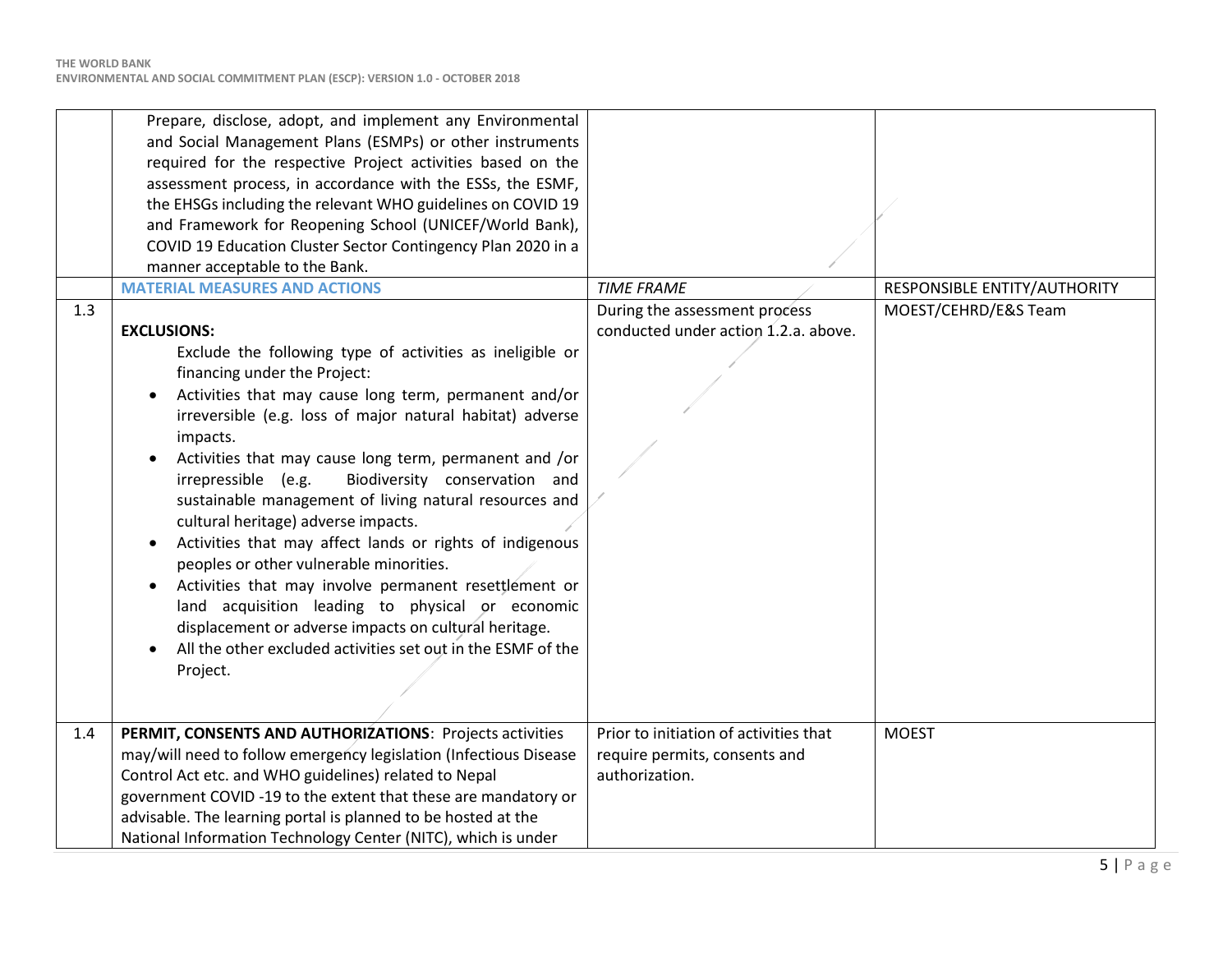**ENVIRONMENTAL AND SOCIAL COMMITMENT PLAN (ESCP): VERSION 1.0 - OCTOBER 2018**

|                  | the Ministry of Information and Communication may reflect to<br>authorization for its use.                                                                                                                                                                                                                                                                                                                                                                                                                                                                                                                                                                                                 |                                                                 |                              |
|------------------|--------------------------------------------------------------------------------------------------------------------------------------------------------------------------------------------------------------------------------------------------------------------------------------------------------------------------------------------------------------------------------------------------------------------------------------------------------------------------------------------------------------------------------------------------------------------------------------------------------------------------------------------------------------------------------------------|-----------------------------------------------------------------|------------------------------|
| ESS <sub>2</sub> | <b>LABOR AND WORKING CONDITIONS</b>                                                                                                                                                                                                                                                                                                                                                                                                                                                                                                                                                                                                                                                        |                                                                 |                              |
| 2.1              | Relevant<br>The Project shall be carried out in accordance with the applicable<br>requirements of ESS2, in a manner acceptable to the Bank,<br>including through, inter alia, implementing adequate<br>occupational health and safety measures (including emergency<br>preparedness and response measures), setting out grievance<br>arrangements for project workers, and incorporating labor<br>requirements into the ESHS specifications of the procurement<br>documents and contracts with contractors and<br>supervising/consulting/technical firms. The Recipient shall adopt<br>and implement Labor Management Procedures (LMP)<br>incorporating the relevant requirements of ESS2. | LMP will be prepared within 30 days<br>of project effectiveness | <b>CEHRD/LG Focal Person</b> |
| 2.2              | Occupational Health and Safety (OHS) measures: adopt,                                                                                                                                                                                                                                                                                                                                                                                                                                                                                                                                                                                                                                      |                                                                 |                              |
|                  | implement and update the OHS measures in line with LMP and<br>WHO guidelines on COVID-19 in a manner acceptable to the<br>Bank.                                                                                                                                                                                                                                                                                                                                                                                                                                                                                                                                                            |                                                                 |                              |
|                  |                                                                                                                                                                                                                                                                                                                                                                                                                                                                                                                                                                                                                                                                                            |                                                                 |                              |
|                  | <b>ESS 3: RESOURCE EFFICIENCY AND POLLUTION PREVENTION AND MANAGEMENT</b>                                                                                                                                                                                                                                                                                                                                                                                                                                                                                                                                                                                                                  |                                                                 |                              |
| 3.1              | Relevant aspects of this standard shall be considered, as needed,<br>under action 1.2 above, including, inter alia, measures to:<br>manage hygiene and sanitation materials waste generated from<br>improvement and rehabilitation of WASH facilities and health<br>care wastes, and other types of hazardous and non-hazardous<br>wastes as guided in ESMF.                                                                                                                                                                                                                                                                                                                               | Throughout the Project<br>implementation stage.                 | CEHRD/LG Focal person        |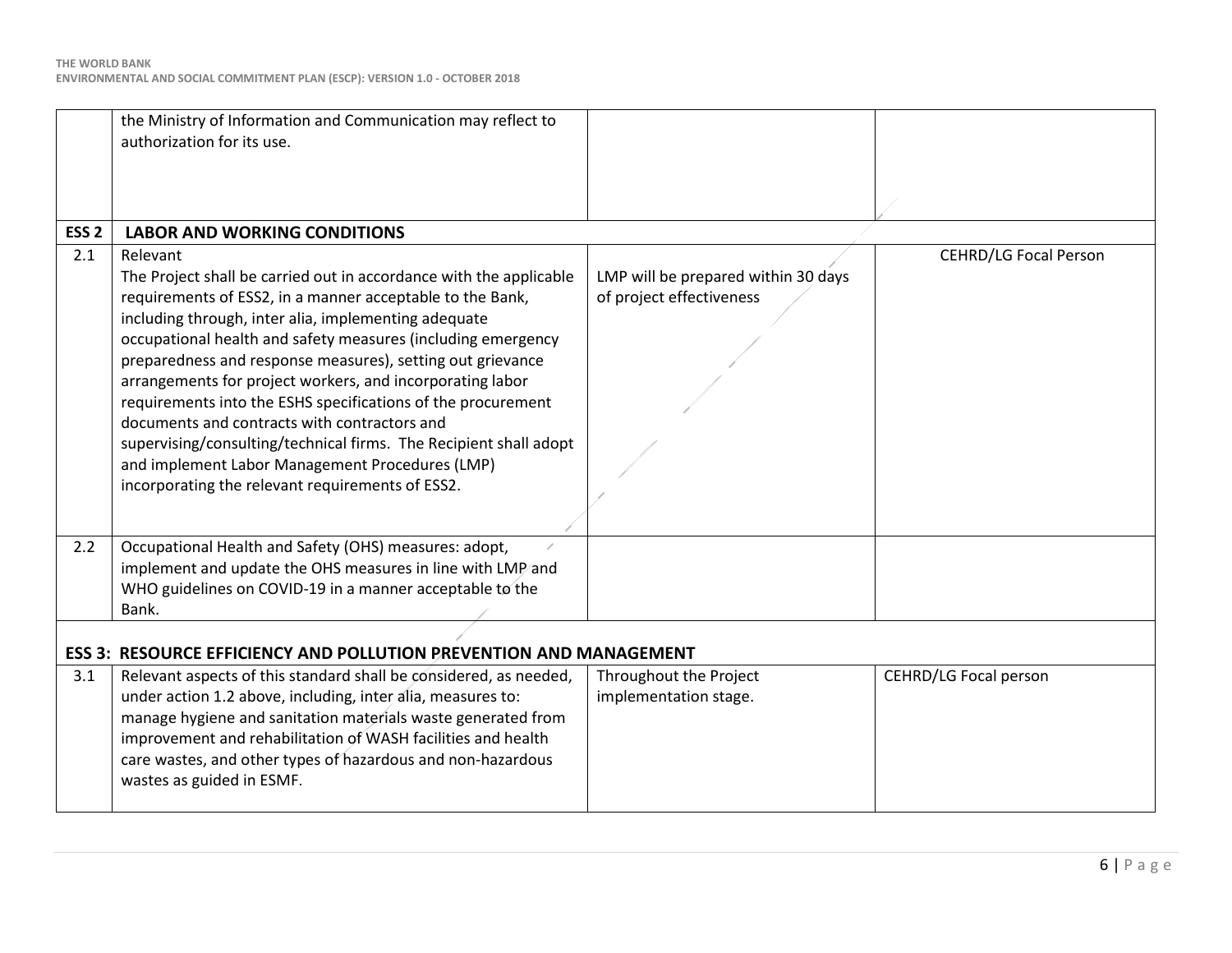| 3.2 | While re-opening Schools/improving existing and/or constructing                                                         | Throughout the Project             | <b>CEHRD/LG Focal Person</b> |
|-----|-------------------------------------------------------------------------------------------------------------------------|------------------------------------|------------------------------|
|     | WASH facilities since schools are being used as quarantine                                                              | Implementation stage.              |                              |
|     | facilities (minor refurbishment), the Recipient shall ensure                                                            |                                    |                              |
|     | adoption of water quality and efficiency measures consistent                                                            |                                    |                              |
|     | with ESS3, as guided in the ESMF, and as per the national law,                                                          |                                    |                              |
|     | guidelines and policies and ensure proper disposal of project                                                           |                                    |                              |
|     | waste water so that project it does not have significant adverse                                                        |                                    |                              |
|     | impact on communities and the environment.                                                                              |                                    |                              |
|     | <b>ESS 4: COMMUNITY HEALTH AND SAFETY</b>                                                                               |                                    |                              |
|     | <b>MATERIAL MEASURES AND ACTIONS</b>                                                                                    | <b>Time Frame</b>                  | RESPONSIBLE ENTITY/AUTHORITY |
| 4.1 | Relevant aspects of this standard shall be considered, as needed,                                                       | a. Health and Safety Plan          | <b>CEHRD/LG Focal Person</b> |
|     | under action 1.2 above, including, inter alia, preparation,                                                             | b. SEA/SH Action Plan              |                              |
|     | adoption and implementation of measures to: minimize the                                                                | Both plans will be prepared within |                              |
|     | potential for community exposure to communicable diseases,                                                              | 30 days of effectiveness and       |                              |
|     | particularly the COVID-19; ensure that individuals or groups                                                            | applied throughout the Project     |                              |
|     | including students and teachers who, because of their particular                                                        | implementation stage.              |                              |
|     | circumstances, may be disadvantaged or vulnerable to have                                                               |                                    |                              |
|     | access to the development benefits resulting from the Project;                                                          |                                    |                              |
|     | and prevent and respond to sexual exploitation and abuse/                                                               |                                    |                              |
|     | sexual harassment, and violence against children (VAC). SEA/SH                                                          |                                    |                              |
|     | Action Plan covering students, staff, workers and communities                                                           |                                    |                              |
|     | will be prepared and measures such as prevention procedures,                                                            |                                    |                              |
|     | campaigns, code of conduct, training and redressal mechanisms                                                           |                                    |                              |
|     | adopted measures and actions to assess and manage specific                                                              |                                    |                              |
|     | risks and impacts to the community arising from Project activities                                                      |                                    |                              |
|     | will be implemented in accordance with the ESMF and relevant<br>national laws. All the aforementioned issues related to |                                    |                              |
|     |                                                                                                                         |                                    |                              |
|     | community health and safety will be screened and included in                                                            |                                    |                              |
|     | site specific ESMPs to be prepared, which will specify the                                                              |                                    |                              |
|     | necessary measures for ensuring waste management,<br>management of chemicals and disinfectants and compliance           |                                    |                              |
|     | with good labor management practices etc. to avoid and                                                                  |                                    |                              |
|     | minimize the risk to the community.                                                                                     |                                    |                              |
|     |                                                                                                                         |                                    |                              |
|     |                                                                                                                         |                                    |                              |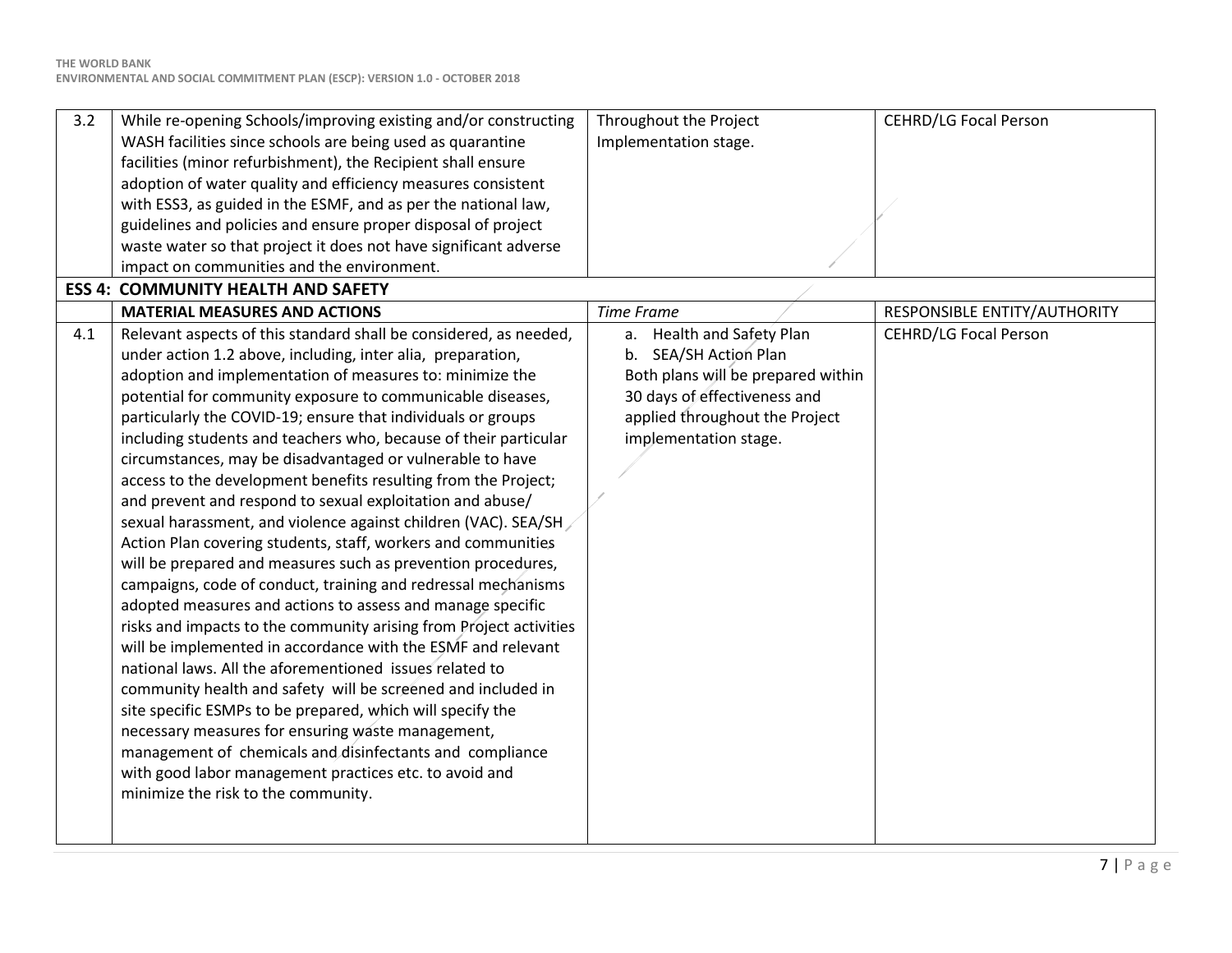| 4.2                                    | The Recipient will ensure training to educating parents,<br>caregivers and communities on disease prevention for safe and<br>sustained re-opening of schools and motivating students to<br>return to school. This will specifically target CWD and adolescent<br>girls/physically challenged students who are the most vulnerable<br>to effects of pandemic in terms of their return to education. | Prior to reopening of Schools and<br>during opening of Schools with regular<br>refreshment.                      | <b>CEHRD/LG Focal Person</b> |
|----------------------------------------|----------------------------------------------------------------------------------------------------------------------------------------------------------------------------------------------------------------------------------------------------------------------------------------------------------------------------------------------------------------------------------------------------|------------------------------------------------------------------------------------------------------------------|------------------------------|
|                                        |                                                                                                                                                                                                                                                                                                                                                                                                    |                                                                                                                  |                              |
|                                        | ESS 5: LAND ACQUISITION, RESTRICTIONS ON LAND USE AND INVOLUNTARY RESETTLEMENT                                                                                                                                                                                                                                                                                                                     |                                                                                                                  |                              |
|                                        | <b>MATERIAL MEASURES AND ACTIONS</b>                                                                                                                                                                                                                                                                                                                                                               |                                                                                                                  |                              |
| 5.1                                    | Not Relevant                                                                                                                                                                                                                                                                                                                                                                                       |                                                                                                                  |                              |
|                                        |                                                                                                                                                                                                                                                                                                                                                                                                    |                                                                                                                  |                              |
|                                        | ESS 6: BIODIVERSITY CONSERVATION AND SUSTAINABLE MANAGEMENT OF LIVING NATURAL RESOURCES                                                                                                                                                                                                                                                                                                            |                                                                                                                  |                              |
|                                        | <b>MATERIAL MEASURES AND ACTIONS</b>                                                                                                                                                                                                                                                                                                                                                               |                                                                                                                  |                              |
| 6.1                                    | Not Relevant                                                                                                                                                                                                                                                                                                                                                                                       |                                                                                                                  |                              |
|                                        | ESS 7: INDIGENOUS PEOPLES/SUB-SAHARAN AFRICAN HISTORICALLY UNDERSERVED TRADITIONAL LOCAL COMMUNITIES                                                                                                                                                                                                                                                                                               |                                                                                                                  |                              |
| 7.1                                    | Relevant aspects of this standard shall be considered, as needed,<br>under action 1.2 above.                                                                                                                                                                                                                                                                                                       | Throughout Project implementation<br>stage.                                                                      |                              |
| 7.2                                    | An Indigenous Peoples Plans Framework (IPPF) will be developed<br>consistent with the requirements of ESS 7, if findings from the E<br>&S assessment proposed under 1.2 indicates this is appropriate                                                                                                                                                                                              | IPPF will be prepared 30 days within<br>effectiveness of the project.                                            | CEHRD/E&S Team               |
| <b>ESS 8: CULTURAL HERITAGE</b>        |                                                                                                                                                                                                                                                                                                                                                                                                    |                                                                                                                  |                              |
| 8.1                                    | Not Relevant                                                                                                                                                                                                                                                                                                                                                                                       |                                                                                                                  |                              |
| <b>ESS 9: FINANCIAL INTERMEDIARIES</b> |                                                                                                                                                                                                                                                                                                                                                                                                    |                                                                                                                  |                              |
| 9.1                                    | Not Relevant                                                                                                                                                                                                                                                                                                                                                                                       |                                                                                                                  |                              |
|                                        | <b>ESS 10: STAKEHOLDER ENGAGEMENT AND INFORMATION DISCLOSURE</b>                                                                                                                                                                                                                                                                                                                                   |                                                                                                                  |                              |
| 10.1                                   | STAKEHOLDER ENGAGEMENT PLAN: Prepare, disclose, adopt and<br>implement a Stakeholder Engagement Plan (SEP) consistent with<br>ESS10, in a manner acceptable to the Bank.                                                                                                                                                                                                                           | A preliminary SEP has been prepared<br>and disclosed and shall be updated no<br>later than 30 days following the | MOEST/CEHRD                  |
|                                        |                                                                                                                                                                                                                                                                                                                                                                                                    | Effective Date. The SEP shall be                                                                                 |                              |